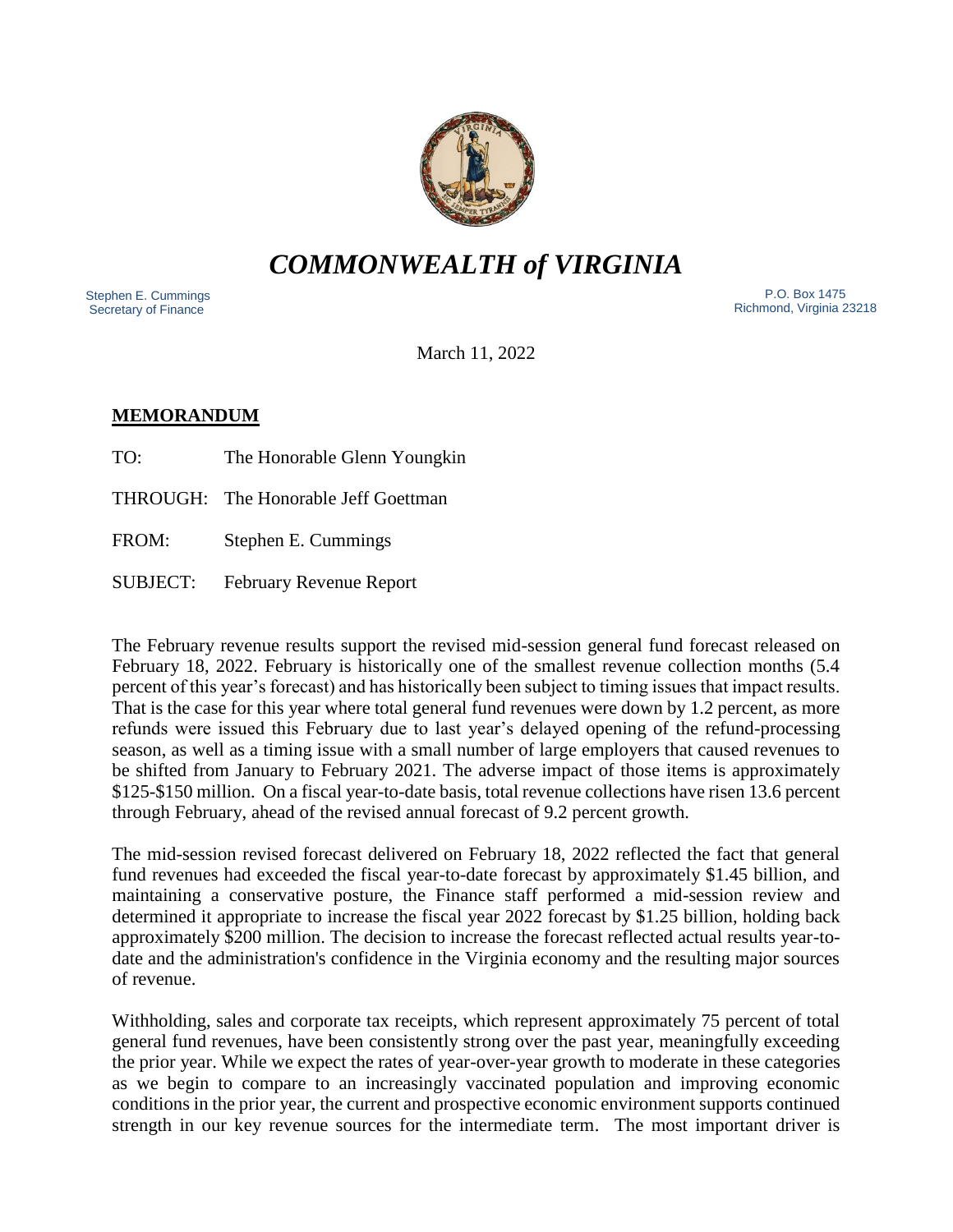March 11, 2022 Page 2 of 5

withholding taxes, which are benefitting from increasing wages attributable to the competition for talent that is impacting most employers, as well as job growth. As of December 2021, the most recent data available, the total number of employed Virginians was up 106,100 compared to December 2020, a year over year increase of 2.6 percent. The prospects for continued job growth remain positive with continued strength in the corporate sector, an increasing number of job openings and the broad impact of our economy continuing to open up and the return of our service economy. For similar reasons, we also remain optimistic about the stability of our sales and corporate tax revenues. Elevated inflation will also positively impact our receipts in the near term, through the increase in the cost of goods.

As we have said in the past, we continue to watch nonwithholding tax receipts given the volatile stock market. February is typically a small month in this area but it was a good month versus prior year with such revenues up 27.4 percent. Given the less predictable nature of this stream, there is some conservatism built into this number for the remainder of the year. Regarding refunds, which are a significant item for the remainder of the year, we also have good confidence in both the number and average refund amount for this fiscal year. The timing of the flow is less predictable but the overall amount is fairly predictable based upon past experience.

The war in Ukraine and its potential impact on the Virginia economy and revenues is an issue that is also being closely watched. The reality is that the economies of Russia and Ukraine account for less than 2 percent of U.S. trade, so it is not expected to have a detectable impact on Virginia's economy and main revenue streams. In fact, the increase in U.S. Government spending, particularly in the area of defense, will have a positive impact on our economy. The area that this war directly impacts is oil and gas and other natural resources. Reduced supply as a result of sanctions have already had a significant impact on the cost of these products with an immediate impact on inflation. It is expected that this will lead to a longer period of inflation than previously expected. There are solutions to alleviate this heightened supply/demand imbalance but it is not evident as of this time how the supply chain will respond.

### **National Economic Indicators**

Recent data indicate the U.S. economy continues to expand.

- According to the second estimate, real GDP rose at an annualized rate of 7.0 percent in the fourth quarter of 2021, following 2.3 percent in the third quarter. The growth came as effects of the Delta variant waned and before the Omicron variant surge started. Effects of Omicron will likely be a temporary drag in the first quarter of 2022.

The labor market added 678,000 jobs to payrolls in February. The gains were broad-based across sectors and exceeded consensus expectations. December and January gains were revised up by a combined 92,000 jobs bringing the three-month average to 582,000. In a separate report, the unemployment rate fell from 4.0 to 3.8 percent.

Initial claims for unemployment fell by 18,000 to 215,000 during the week ending February 26. The four-week moving average fell by 6,000 to 230,500. In a healthy economy, new filings are typically below 250,000.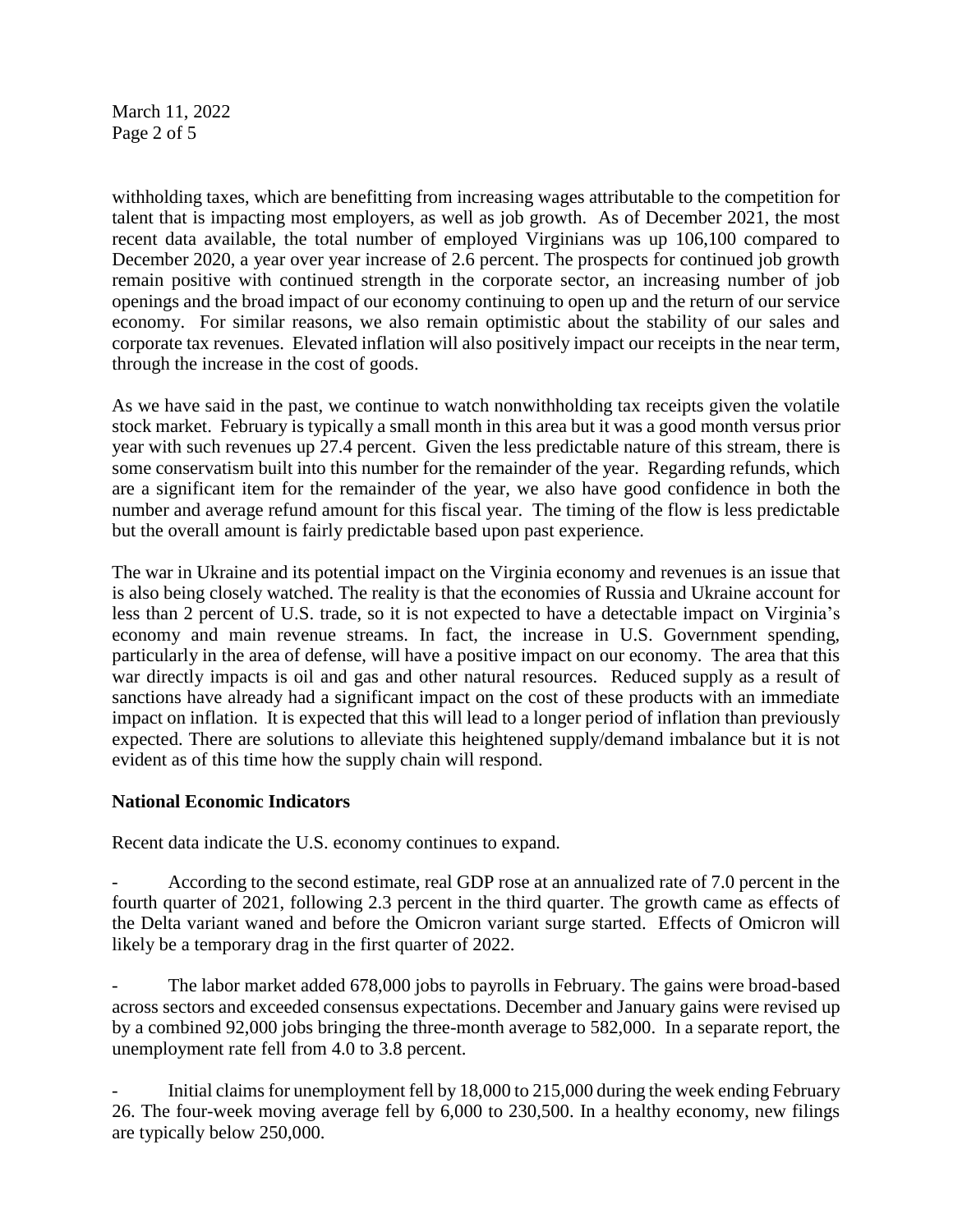March 11, 2022 Page 3 of 5

The Conference Board's index of leading indicators fell 0.3 percent in January to 119.6, and follows growth of 0.7 percent in December.

The Conference Board's index of consumer confidence fell from 111.1 to 110.5 in February. The current conditions component improved while the expectations component declined for the month.

The Institute of Supply Management index rose from 57.6 to 58.6 in February, and remains above the neutral threshold of 50.0. The manufacturing sector is doing well due to strong demand, but supply chain disruptions continue to weigh on the industry.

The CPI rose 0.6 percent in January and stands 7.5 percent above January of last year. Core inflation (excluding food and energy prices) also rose 0.6 percent and stands 6.0 percent above a year ago.

At its January meeting, the Federal Reserve left the federal funds target rate unchanged at the range of 0.0 to 0.25 percent.

## **Virginia Economy**

In late March, the Virginia Employment Commission will release re-benchmarked employment data for calendar years 2020 and 2021, so January data are not yet available. A brief review of the revision will be included in the March revenue letter if the data are released as scheduled.

In December, payroll employment rose 2.8 percent in December from December of last year. Employment in Northern Virginia rose by 3.8 percent; Hampton Roads rose 1.2 percent, Richmond-Petersburg rose 0.2 percent; and the balance of the state increased 4.1 percent. The seasonally adjusted unemployment rate fell 0.2 percentage point to 3.2 percent and stands 2.4 percentage points below a year ago. The number of employed Virginians was up 106,100 in December compared to December 2020.

The data used to compute the Virginia Leading Index for January are not yet available. The index jumped 2.5 percent in December after rising 0.6 percent in November. All components of the Virginia Leading Index: the U.S. leading index, auto registrations, initial claims, and future employment improved in December. The index for Northern Virginia declined in December while the indexes for the remaining ten metro areas increased.

# **February Revenue Collections**

February is not a significant month for revenue collections. Total general fund revenues fell by 1.2 percent in February, as more refunds were issued this February due to last year's delayed opening to the refund-processing season. On a fiscal year-to-date basis, total revenue collections rose 13.6 percent through February, ahead of the revised annual forecast of 9.2 percent growth.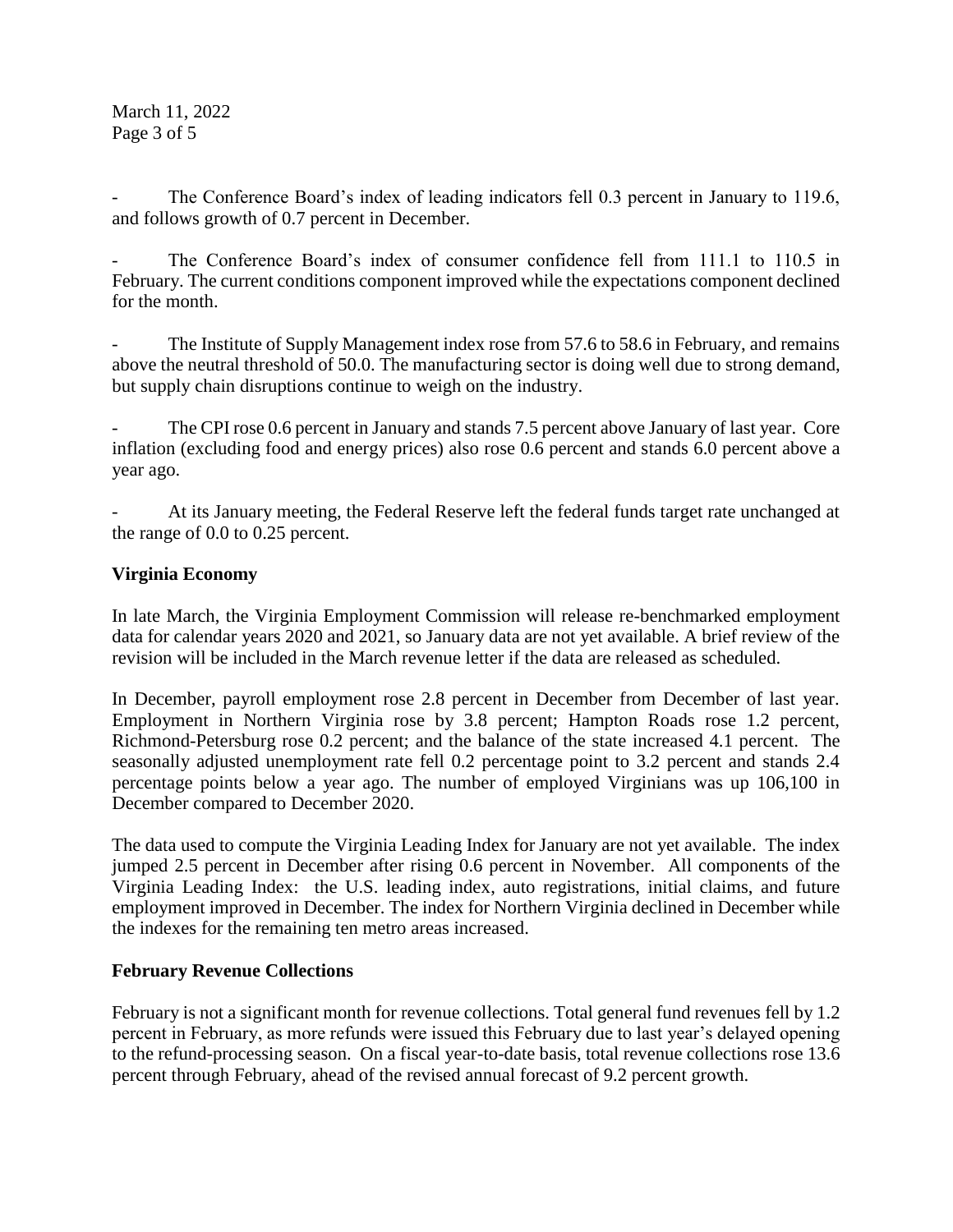March 11, 2022 Page 4 of 5

*Net Individual Income Tax (68% of general fund revenues)*: Through February, collections of net individual income tax rose 10.8 percent from the same period last year, ahead of the annual estimate of 7.3 percent growth. Performance in each component of individual income tax is as follows:

*Individual Income Tax Withholding (56% of general fund revenues)*: Collections of payroll withholding taxes declined by 1.3 percent for the month. Year-to-date, collections have risen 9.7 percent from the same period last year, ahead of the annual estimate of 9.0 percent growth.

*Individual Income Tax Nonwithholding (20% of general fund revenues)*: February is not a significant month for collections in this source. Collections in nonwithholding were \$93.9 million compared with \$73.7 million in February of last year, an increase of 27.4 percent.

Year-to-date, collections in nonwithholding grew by 8.8 percent, ahead of the annual estimate of 2.5 percent growth.

*Individual Income Tax Refunds*: As the main tax filing season began, the Department of Taxation issued \$280.1 million in refunds in February compared with \$217.0 million in February of last year, a 29.1 percent increase. Through February, 595,000 refunds have been issued compared to 486,000 last year.

*Sales Tax (17% of general fund revenues)*: Collections of sales and use taxes, reflecting January sales, rose 7.9 percent in February. On a year-to-date basis, collections of sales and use taxes have risen 14.8 percent, ahead of the annual estimate of 11.4 percent growth.

*Corporate Income Tax (7% of general fund revenues)*: Collections of corporate income taxes were \$23.1 million in February, compared with receipts of \$15.4 million in February of last year. On a year-to-date basis, collections have increased 54.9 percent compared with the forecast of 32.6 percent growth.

*Wills, Suits, Deeds, Contracts (2% of general fund revenues)*: Collections of wills, suits, deeds, and contracts – mainly recordation tax collections – were \$35.2 million in February, compared with \$44.8 million in February of last year, falling by 21.5 percent. On a year-to-date basis, collections are up 0.5 percent, ahead of the annual forecast of a 4.3 percent decline.

*Insurance Premiums (2% of general fund revenues)*: Chapter 986, 2007 Acts of the Assembly required that \$180.7 million of collections in this source be transferred to the Transportation Trust Fund in fiscal year 2022 before making any deposits to the general fund. The required transfer was completed in December.

February's collections were \$29.8 million, an increase of 123.1 percent. Year-to-date collections of taxes on insurance premiums were \$105.0 million through February, compared with \$59.4 million in the same period last year.